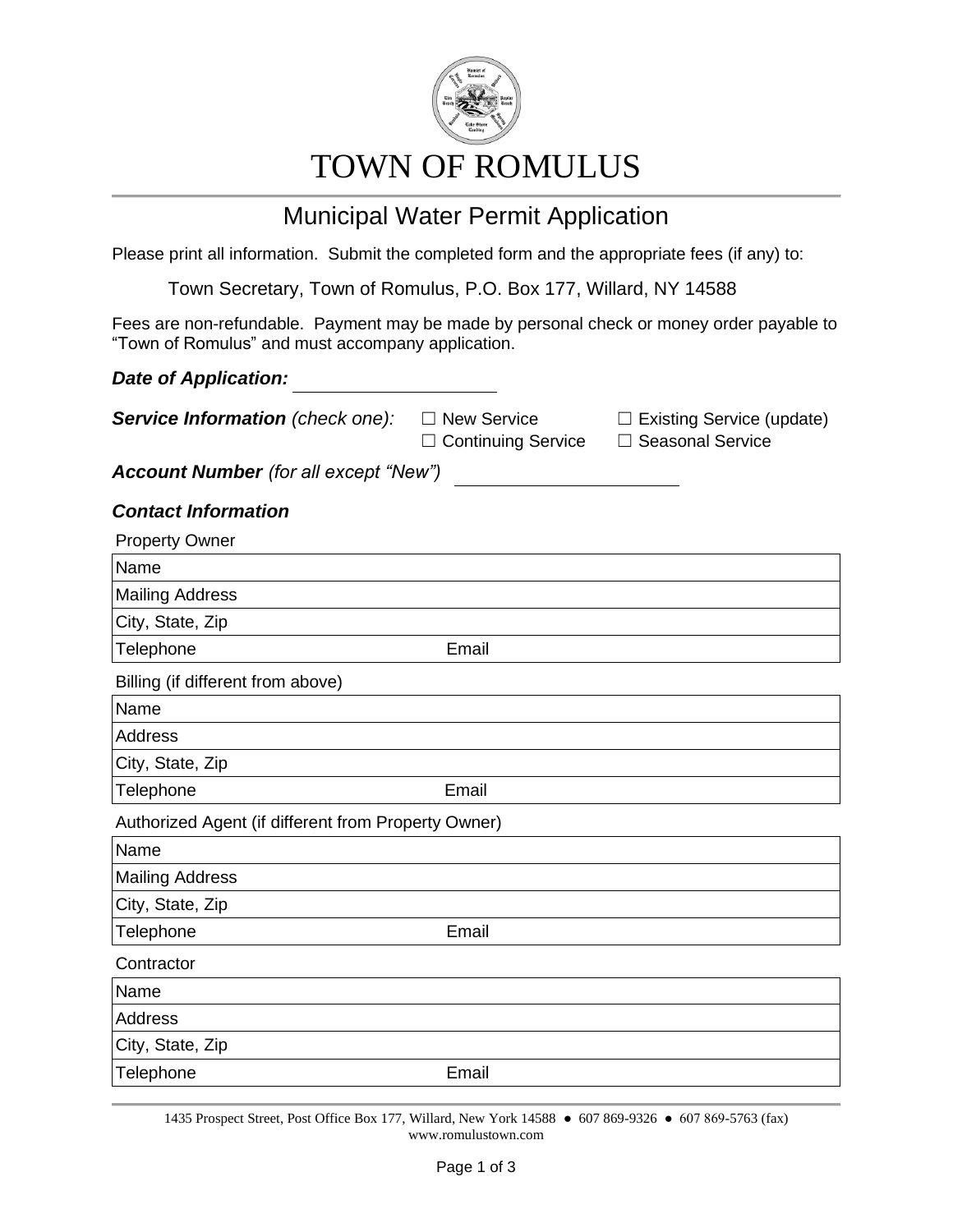

## Municipal Water Permit Application

### *Property Information*

Service Address(es)

### *Structure Information*

| Single Unit Residential<br><b>Number of Structures</b> |                        |                  |
|--------------------------------------------------------|------------------------|------------------|
| Multi-Unit Residential<br><b>Number of Structures</b>  | Number of Units        |                  |
| Commercial<br><b>Number of Structures</b>              | <b>Number of Units</b> | Number of People |
| Industrial<br><b>Number of Structures</b>              | <b>Number of Units</b> |                  |
| Public Building<br><b>Number of Structures</b>         | Number of People       |                  |

#### *Current/Auxiliary Water Supplies*

| Do you have a well or wells on the property (either working or abandoned) $\Box$ Yes |                      | $\Box$ No |
|--------------------------------------------------------------------------------------|----------------------|-----------|
| If yes, location(s)                                                                  |                      |           |
| Do you currently have a lake water supply system                                     | $\Box$ Yes $\Box$ No |           |

I certify that the statements and information herein contained are true to the best of my knowledge and belief and the proposed construction and use will comply with all applicable regulations.

I have reviewed and understand the current rules and regulations of the appropriate Water District and agree to comply.

I understand that a cross-connection survey (site visit) may be performed at the above service address and that backflow prevention requirements may be imposed at any time commensurate with the degree of hazard established by state laws, regulations, and codes.

I also grant permission for the Romulus Water Department or their agents to enter the property and structures thereon as frequently as necessary to inspect same for compliance.

| Signature of Owner                                                                                                       | Date |
|--------------------------------------------------------------------------------------------------------------------------|------|
| Signature of Authorized Agent                                                                                            | Date |
| $1425$ Dresmest Ctreet, Dest Office Dev. 177, Willerd, New York 14500 $\bullet$ 607,060,0226 $\bullet$ 607,060,5762.46v) |      |